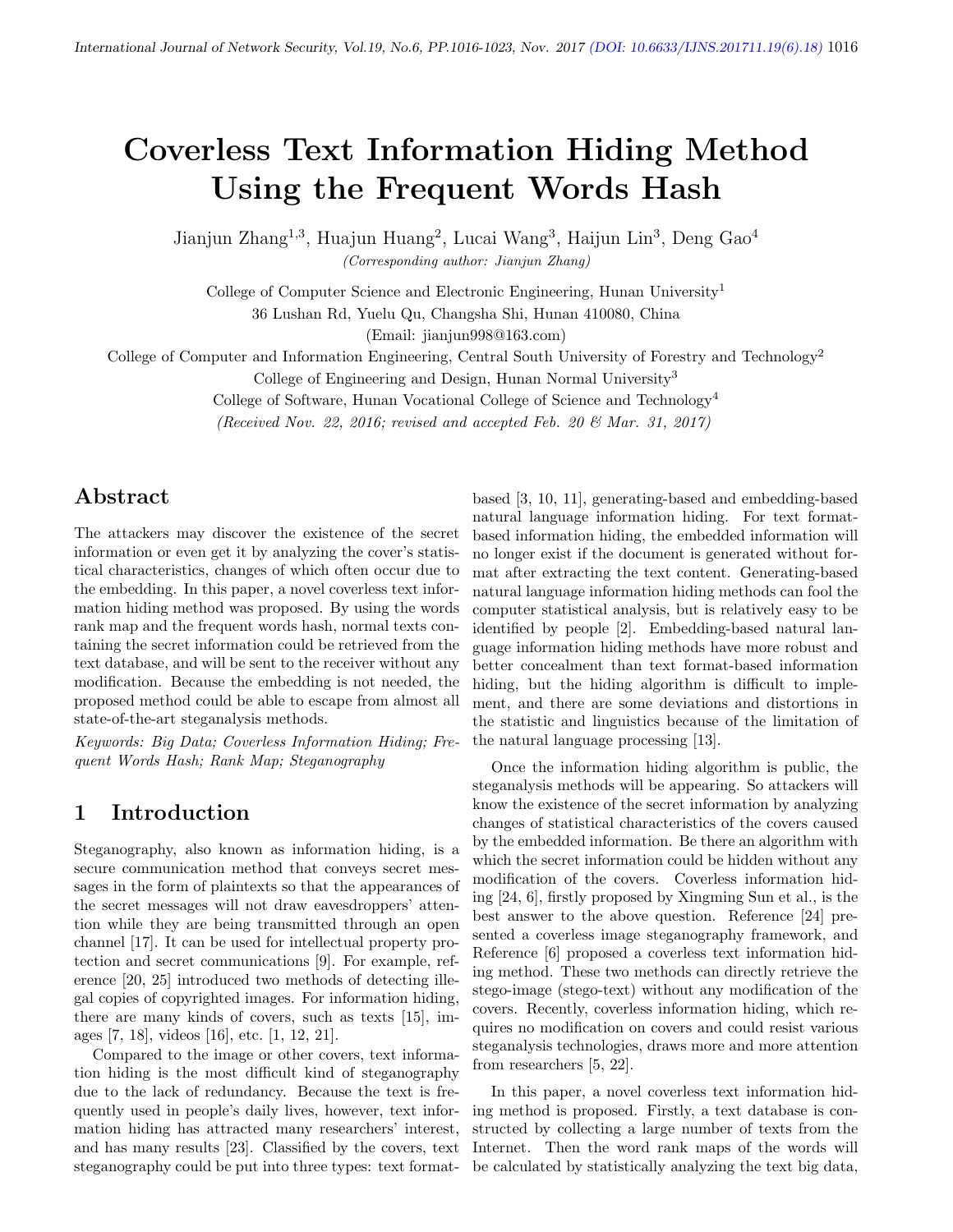meanwhile, the frequent words distance of every text is the words' occurrence in a text database (or in a text), the calculated. When a certain information will be transmitted, a normal text containing the secret information is retrieved from the text database by using the frequent words distance and the word rank maps, and sent to the receiver without any modification.

# 2 Coverless Information Hiding

Coverless information hiding is a new challenging research field. In fact, "coverless" is not to say that there is no carrier, but compared with the conventional information hiding, coverless information hiding requires no other carries [6]. The idea of coverless information hiding is often used in our daily life, and the acrostic poem is a classic example. An acrostic poem is shown in Figure 1 form which we can learn that the secret information is "TREE". Coverless information hiding is essentially the disclosure of secret information in the text. Its distinctive characteristic is "no embedding", that is, a carrier cannot embed secret information by modifying it [6].



Figure 1: An acrostic poem

# 3 The Proposed Method

### 3.1 Preparation of the Text Database

We construct a natural text database by fetching the news from the normal news web sites. For each word of the vocabulary, we calculate the frequency of its occurrence, and then rank the words with the descending way (Most frequent word has rank 1, next frequent word has rank 2 ...). Figure 2 shows the ranking result of words in a text database. In order to make good use of the information of

Word Rank Map of a text database (or a text) is defined as:

$$
RM = \{(w_i, f_i)|i = 1, 2, \cdots, U\}
$$
 (1)

where  $U$  is the number of unique words in a text database (or in a text), i is the rank of a word  $w_i$ , and  $f_i$  is the frequency of  $w_i$ . Figure 2 shows the word rank map of a text database. For the example in Figure 2, we can obtain

$$
RM = \{(the, 124020), (and, 55654), (of, 54550), (to, 52331), \cdots\}
$$
 (2)

Obviously, the top frequent words are: the, and, of, to, in, a, on, for, and etc.

| total           | number of words: 1967696 |               |                     |                 |
|-----------------|--------------------------|---------------|---------------------|-----------------|
| total           | number of                |               | unique words: 57618 |                 |
|                 | -----------------------  |               |                     | --------------- |
| rank            | word                     | E.            | frequency:          |                 |
|                 |                          |               |                     |                 |
|                 | the                      | $\frac{1}{2}$ | 124020              | $\ddot{ }$      |
|                 | and<br>of                |               | 55654               |                 |
| 123456789.0     |                          |               | 54550               |                 |
|                 | to                       |               | 52331               |                 |
|                 | in                       |               | 46181               |                 |
|                 | a                        |               | 41390               |                 |
|                 | on                       |               | 19241               |                 |
|                 | for                      |               | 17883<br>17338      |                 |
|                 | that                     |               |                     |                 |
|                 | said                     |               | 17230               |                 |
| īi              | is                       |               | 16193               |                 |
| 12              | china                    |               | 13951               |                 |
| ī3              | with                     |               | 13542               |                 |
| $\frac{14}{15}$ | аs                       |               | 11784               |                 |
|                 | bv                       |               | 10478               |                 |
| 16              | at                       |               | 10236               |                 |
| ī7              | it                       |               | 9960                |                 |
| 18              | will                     |               | 9435                |                 |
|                 | he                       |               | 9199                |                 |
| 19<br>20        | from                     |               | 9079                |                 |
| 21              | has                      |               | 8960                | ---------       |
| 22              | was                      |               | 8861                |                 |
| 23<br>24        | s                        |               | 7703                |                 |
|                 | be                       |               | 7389                |                 |
| 25              | have                     |               | 7251                |                 |
|                 | are                      |               | 7145                |                 |
| 22289           | an                       |               | 7011                |                 |
|                 | chinese                  |               | 6992                |                 |
|                 | its                      |               | 6119                | $\ddot{}}$      |
| 3ŏ              | his                      |               | 5587                |                 |

Figure 2: Part of a text database word rank map

For each text in a text database, we can obtain its word rank map defined as Equation (1). Figure 3 shows the rank map of a text named as "2.1 million Audi cars affected by emissions cheating scandal.txt", in which there are 185 words, 113 unique words. From the rank map, we learn that the top frequent words are: the, in, software, emission, cars, etc.

For the top frequent words in the text database, we can calculate their occurrences in a text in the same collection. So, the Frequent Words Hash Function is defined as:

$$
H_k(t) = \{h_1 h_2 h_3 \cdots h_k\}
$$
\n<sup>(3)</sup>

where  $k$  is the number of the top frequent words chose form the vocabulary of a text database,  $t$  is a text in the text database, and  $h_i$  is defined by:

$$
h_i = \begin{cases} 1 & \text{the i-th frequent word} \\ 0 & \text{the i-th frequent word does not} \\ 0 & \text{the i-th frequent word does not} \end{cases}
$$
 (4)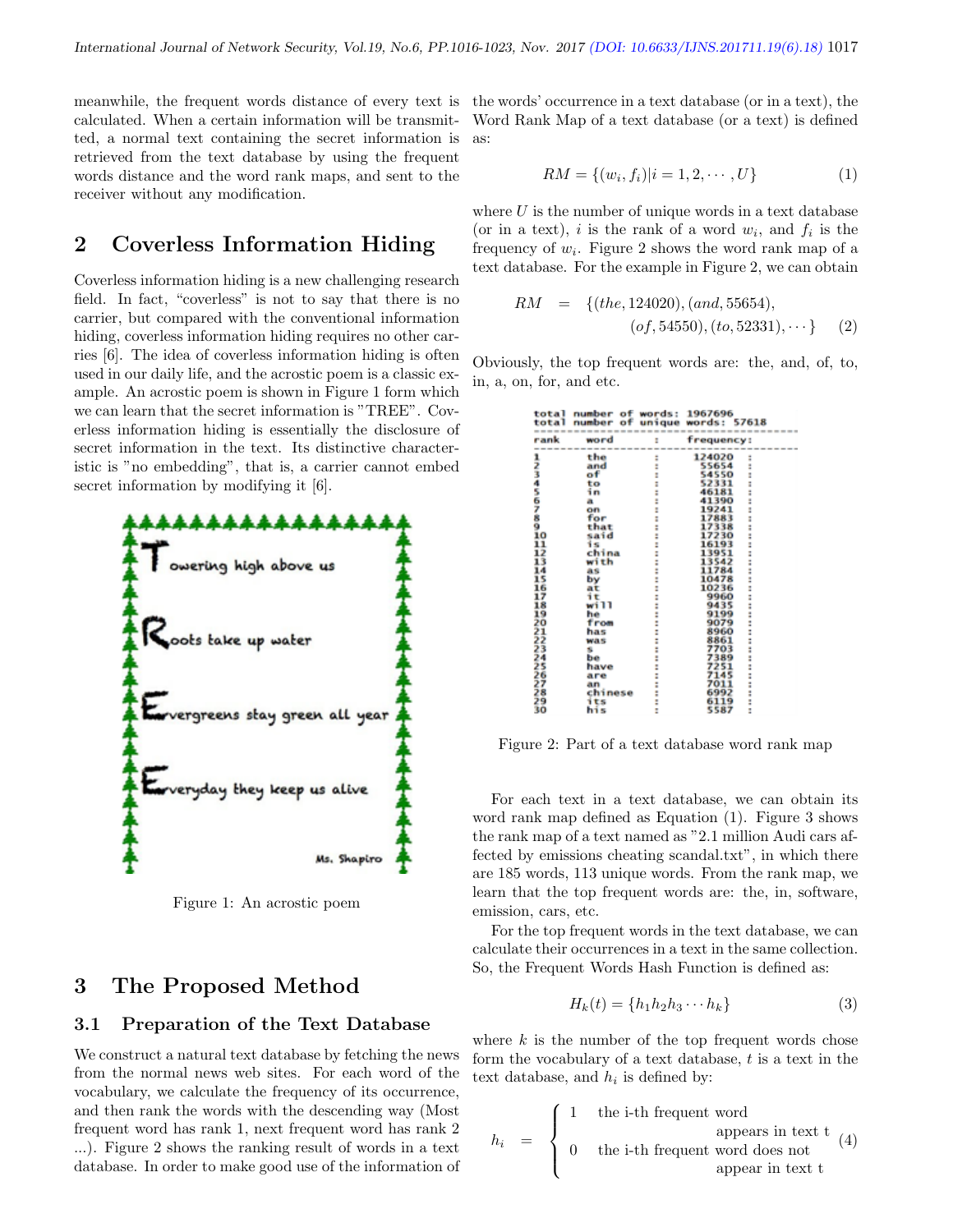| total<br>total<br>------------     | number of words:<br>number of | 185<br>unique words: 113     |   |
|------------------------------------|-------------------------------|------------------------------|---|
| rank                               | word                          | requency:<br>-----------     |   |
|                                    | the                           | 19                           | t |
|                                    | śm                            |                              |   |
|                                    | software                      |                              |   |
| 123456789                          | emission                      |                              |   |
|                                    | cars                          |                              |   |
|                                    | car                           |                              |   |
|                                    | ٥f                            |                              |   |
|                                    | on                            |                              |   |
|                                    | $\blacksquare$                |                              |   |
| 10                                 | audi                          |                              |   |
| 11                                 | to                            |                              |   |
| 12                                 | epa                           |                              |   |
|                                    | cheating                      |                              |   |
|                                    | million                       | ÷                            |   |
| 15                                 | by                            |                              |   |
| 16                                 | said                          |                              |   |
|                                    |                               |                              |   |
| 18                                 | total                         |                              |   |
| 19                                 | that                          |                              |   |
| 20                                 | were                          |                              |   |
| $\frac{21}{22}$<br>$\frac{23}{23}$ | agency                        |                              |   |
|                                    | protection:                   |                              |   |
|                                    | emissions                     |                              |   |
|                                    | environmental:                |                              |   |
| žš                                 | scandal                       |                              |   |
| 26                                 | vehicles                      |                              |   |
|                                    | s                             | ちゅうきゅうしょうろうろうきょうこうこうこうこうこうこう |   |
| 28                                 | $\mathbf{u}$                  |                              |   |
| 29<br>10                           | volkswagen:                   |                              |   |
|                                    | COMMODADOR                    |                              |   |

Figure 3: Part of a text's word rank map

For the top 30 frequent words shown in Figure 2, we can calculate the hash value of a text named as "2.1 million Audi cars affected by emissions cheating scandal.txt". The hash value is:

$$
H_k(t) = \{111111101110111101001010010010\} \tag{5}
$$

So, we map a text into a 30 bits string. Figure 4 shows the hash values of some texts in a text database. In order to measure the occurrence of the frequent words in a text t, we define the Frequent Words Distance of a text as:

$$
DFW_k(t) = HD(H_k(t), (b_1, b_2, \cdots, b_k))
$$
  

$$
b_i = 0, \quad i = 1, 2, \cdots, k.
$$
 (6)

where  $k$  is the number of the top frequent words,  $t$  is a text in the text database, and HD is Hamming Distance calculating operation.

|                                  |  | 1110111111001010001011 |  |
|----------------------------------|--|------------------------|--|
| 11111111110100100010001100000    |  |                        |  |
| 11111111100111011110101001001    |  |                        |  |
| 10111110000101001000001001001    |  |                        |  |
| 111111111110101110110101001001   |  |                        |  |
| 1111111101101111101111111101011  |  |                        |  |
| 111111111110111111111110110101   |  |                        |  |
| 111111111100111101011100111000   |  |                        |  |
| 1111111111101111111111111111010  |  |                        |  |
| 111111111110111111011101110010   |  |                        |  |
| 1111111111101110111011110010     |  |                        |  |
| 1111111111100011011111101000000  |  |                        |  |
| 101111101100001111001001001010   |  |                        |  |
| 111111111110111111111111110011   |  |                        |  |
| 111111111110111111101101011010   |  |                        |  |
| 11111111011010111000000101010    |  |                        |  |
| 111111111101111010011000111110   |  |                        |  |
| 111111111010101111110100101001   |  |                        |  |
| 111111111110101111001101111010   |  |                        |  |
| 111111110000111000011100011010   |  |                        |  |
| 111111111110111111111111111011   |  |                        |  |
| 111111111111111001010101010110   |  |                        |  |
| 111111111110011111010011111010   |  |                        |  |
| 111111110000101110000110100001   |  |                        |  |
| 111111111110111110111111100001   |  |                        |  |
| 1111111110101111111111111110001  |  |                        |  |
| 111111100010101101011001010001   |  |                        |  |
| 11111111111011111111111111111011 |  |                        |  |
|                                  |  |                        |  |

Figure 4: The hash values of some texts in a text database

By statistical analyzing the occurrence of each word in the text database, we can calculate the word rank map words in W as the right part of Figure 7. Suppose the

of each word. For each word  $w_i$  appearing in the text database, its word rank map is defined as

$$
RMW_i = \{(rw_{ij}, fw_{ij}, wt_{ij}) | i = 1, 2, \cdots, U; j = 1, 2, \cdots, N\}
$$
 (7)

where  $rw_{ij}$  is the rank of the word  $w_i$  in a text  $wt_{ij}$  according to its occurrence,  $fw_{ij}$  is the frequency of  $w_i$ 's occurrence in  $wt_{ij}$ , and N is the number of the texts in which  $w_i$  appears. Figure 5 shows the word rank map of "from", whose rank is 20 in the word rank map as shown in the Figure 2.

| word-'from'                                                                                                           |                                |                                                                                                                                                                                                                                                                                                                                                                                                                                                                                                                                                                                                                                                                                                                                                                                                                                                                                                                                                                                                |  |  |
|-----------------------------------------------------------------------------------------------------------------------|--------------------------------|------------------------------------------------------------------------------------------------------------------------------------------------------------------------------------------------------------------------------------------------------------------------------------------------------------------------------------------------------------------------------------------------------------------------------------------------------------------------------------------------------------------------------------------------------------------------------------------------------------------------------------------------------------------------------------------------------------------------------------------------------------------------------------------------------------------------------------------------------------------------------------------------------------------------------------------------------------------------------------------------|--|--|
|                                                                                                                       |                                | Rank--Frequency--Source Text                                                                                                                                                                                                                                                                                                                                                                                                                                                                                                                                                                                                                                                                                                                                                                                                                                                                                                                                                                   |  |  |
| 46<br>22<br>20<br>42<br>52<br>6 13<br>115<br>211<br>41<br>151<br>20<br>19<br>16<br>13<br>12<br>133<br>113<br>39<br>30 | きんりんしん エンタラミン うまつき てきかん きょうきょう | 'Containing China' a Japanese strateg<br>'Cyber Monday' sales set to hit recor<br>'Disturbance' only harms China, Japan Fu Yin<br>'Hobbit' vanished far earlier than researcher:<br>'In' leads by 7 percentage points ahead of Br<br>'Maternity tourism' in US sees chang<br>'Mini Messi', 5, aims to follow in star's foo<br>'No more survivors' in collapsed overpas<br>'Plane wreckage' found in Thailand fuels talk<br>'Slave' women held for 30 yrs rescue<br>'Symbol of rebirth' opens in NY<br>1 killed, 51 injured in Mexico candy factory I<br>1 killed, dozens wounded at UN base in S. Sud.<br>1 survived, 53 bodies recovered in Algeria pl.<br>10 Afghan militants killed in army operatio<br>10 facts about HIVAIDS on World AIDS Da<br>10 killed in flash flood in eastern Indi<br>10 US Navy sailors detained by Iran repor<br>100 killed in tribal clashes in Sudan's Darfu<br>11 trapped miners rescued from S. African min<br>12 China-made helicopters delivered to Cambod |  |  |
| 44                                                                                                                    |                                | 12 IS militants killed in air strike in weste                                                                                                                                                                                                                                                                                                                                                                                                                                                                                                                                                                                                                                                                                                                                                                                                                                                                                                                                                  |  |  |
| 60                                                                                                                    |                                | 125 killed in month-long battles of Iraq's Ank                                                                                                                                                                                                                                                                                                                                                                                                                                                                                                                                                                                                                                                                                                                                                                                                                                                                                                                                                 |  |  |
| 18                                                                                                                    |                                | 126 hostages rescued, 4 attackers killed as Br                                                                                                                                                                                                                                                                                                                                                                                                                                                                                                                                                                                                                                                                                                                                                                                                                                                                                                                                                 |  |  |
| 6<br>5.95                                                                                                             |                                | 126 rescued, 4 attackers killed as operation ;<br>their flocksom forestion) bold in Home                                                                                                                                                                                                                                                                                                                                                                                                                                                                                                                                                                                                                                                                                                                                                                                                                                                                                                       |  |  |
|                                                                                                                       |                                |                                                                                                                                                                                                                                                                                                                                                                                                                                                                                                                                                                                                                                                                                                                                                                                                                                                                                                                                                                                                |  |  |

Figure 5: Part of the rank map of "from"

### 3.2 Information Hiding

The information hiding process is shown in Figure 6. Detail procedures are introduced as follows. Suppose the constructed text database is  $T$ , and the communication key is  $k$ . We can calculate the word rank map of  $T$  by using Equation  $(1)$ , and get the vocabulary of T, and let it be  $W = \{w_i | i = 1, 2, \dots, U\}$  where i is the rank of  $w_i$ , and U is the number of unique words in T. For each text  $t_i$  in  $T$ , we can calculate its word rank map by using Equation (1), and let it be  $RM_{t_i}$ .



Figure 6: The process of information hiding

Because the key is k, we arrange the top frequent  $k \times k$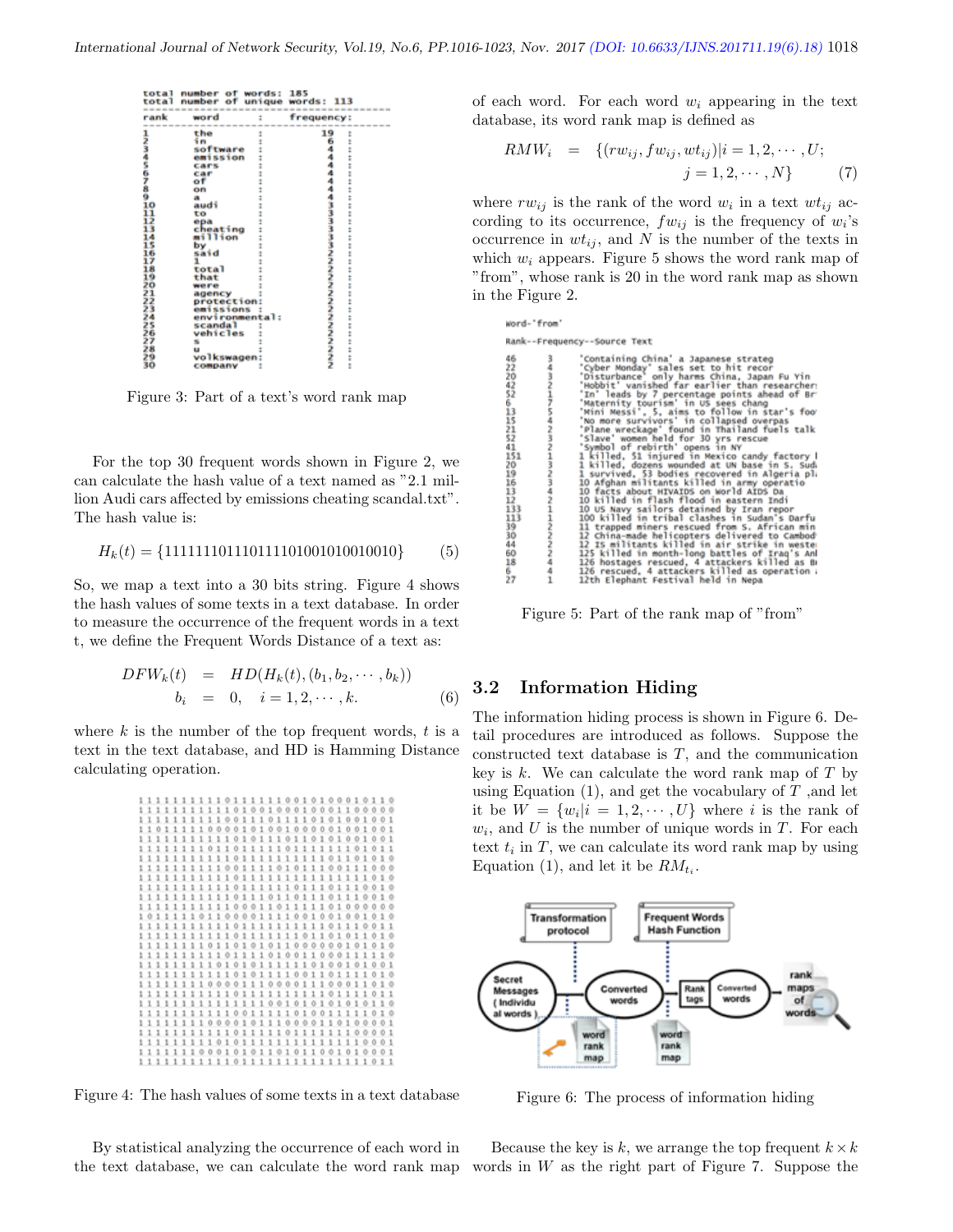hidden message is  $M = m_1, m_2, \cdots, m_n$  where  $m_i$  is a word, and  $n$  is the number of words in the hidden message. For each word  $m_i$  in  $M$ , it is chosen from the top frequent  $k \times k$  words in W. Obviously, the selection range of  $m_i$ depends on k. Therefore, both sides of communication can choose more  $k$  so that  $m_i$  has more options.

| $W_1$          | $W_1$                                     | w <sub>2</sub>        | $W_3$                 |          | w <sub>k</sub>      |
|----------------|-------------------------------------------|-----------------------|-----------------------|----------|---------------------|
| W <sub>2</sub> | $W_{k+1}$                                 | $W_{k+2}$             | $W_{k+3}$             | $\cdots$ | $w_{2k}$            |
|                |                                           |                       | î                     |          |                     |
|                | $W_{k-1} \leftarrow W_{(k-2) \times k+1}$ | $W_{(k-2)\times k+2}$ | $W_{(k-2)\times k+3}$ | $\cdots$ | $W_{(k-1)\times k}$ |
|                | $W_k \leftrightarrow W_{(k-1)\times k+1}$ | $W_{(k-1)\times k+2}$ | $W_{(k-1)\times k+3}$ |          | $W_{k\times k}$     |

Figure 7: The words conversion table

#### 3.2.1 Words Conversion

In order to enhance the security of the secret message, we convert each word in  $M$  into one of the top frequent  $k$  words in  $W$  before the information hiding. The conversion rule is shown in Figure 7. For each word in  $\{w_1, w_2, \dots, w_k\}$ , it will be converted into  $w_1$ . For each word in  $\{w_{(k+1)}, w_{(k+2)}, \cdots, w_k\}$ , it will be converted into  $w_2$ . And so on.

For each word  $m_i$  in M, we can get its rank by using the word rank map of T, and let it be  $R_{m_i}$ . Then, it is located in the  $((R_{m_i}-1)/k+1)$  row,  $((R_{m_i}-1)\%k+1)$ column in the word conversion table shown in Figure 7, where  $\sqrt[n]{\theta}$  is a remainder operation. Therefore it will be converted into  $m'_i = w_{((R_{m_i}-1)/k+1)}$ . In this way, we can convert the secret information  $M = m_1, m_2, \cdots, m_n$  into  $M' = m'_1, m'_2, \cdots, m'_n$ , and M' is a subset of the k top frequent words in W.

#### 3.2.2 Searching the Stego-text

For each word  $m'_i = w_{((R_{m_i}-1)/k+1)}$  in  $M'$ , the stego-text is get as follows:

- Firstly, for each text  $t$  in the text database, we calculate the hash value of  $H_k(t)$ , defined as Equation (3), where  $k$  is the communication key. Then, we can get the frequent words distance of  $t$  by using Equation (6), ant let it be  $DFW_k(t)$ .
- **Secondly,** because  $m_i$  is in the top k frequent words in the word rank map of  $T$ , we can get the rank map of  $m'_i$  by using Equation (7), and let it be  $\mathit{RMW}_{m'_i}$ .
- **Thirdly,** by using the word rank map  $RMW_{m'_i}$ , we retrieve all texts containing  $m'_i$  to search a text t in which the rank of  $m'_i$  is equal to  $DFW_k(t)$ , and the frequency of  $m_i$ 's occurrence is equal to the secret message  $M = m_1, m_2, \cdots, m_n$ .

 $((R_{m<sub>i</sub>}-1)\%k+1)$ . There may be some texts satisfying this condition, then, we can select a text from those texts as the stego-text for  $m'_i$ .

Finally, as described above, we can search a stego-text set for each  $m'_i$  in M'. These stego-texts is a normal text set that contains the converted secret message, and they can be sent to the receiver without any modifying.

### 3.3 Information Extraction

The process of extraction is shown in Figure 8. Suppose the stego-text is  $S$ , so  $S$  is a set of normal texts. The number of texts in  $S$  is the number of words in secret message  $M$ . Let  $k$  be the communication key. Because the text database  $T$  is open for all users, receiver can calculate the word rank map of  $T$ , and get the top  $k$ frequent words in  $W$  by using the communication key  $k$ . Certainly, receiver can get the same word conversion table shown in Figure 7. For each stego-text  $t$  in  $S$ , the details of information extraction will be introduced as follows.



Figure 8: Secret message extracting process

#### 3.3.1 Get the Candidate Word

Receiver can calculate the word rank map of t by using Equation  $(1)$ , and the frequent words distance of t by using Equation (6) and let it be  $DFW_k(t)$ . By retrieving the word rank map of t, receiver can get the candidate word whose rank is equal to  $DFW_k(t)$  in text t. Obviously, the candidate word is  $m'_i = w_{((R_{m_i}-1)/k+1)}$ .

#### 3.3.2 Get the Secret Message

By using the word rank map of  $t$ , receiver can find the word frequency of  $m'_i$  in t, and let it be  $Fm'_i$ . Obviously,  $Fm'_{i}$  is equal to  $((R_{m_{i}}-1)\%k+1)$ . Receiver can find the secret message  $m_i$  that is located in the " $w_{((R_{m_i}-1)/k+1)}$ " row, the  $((R_{m_i}-1)\%k+1)$  column in the word conversion table shown in Figure 7.

So, receiver can get every word  $m_i$  in M. and then get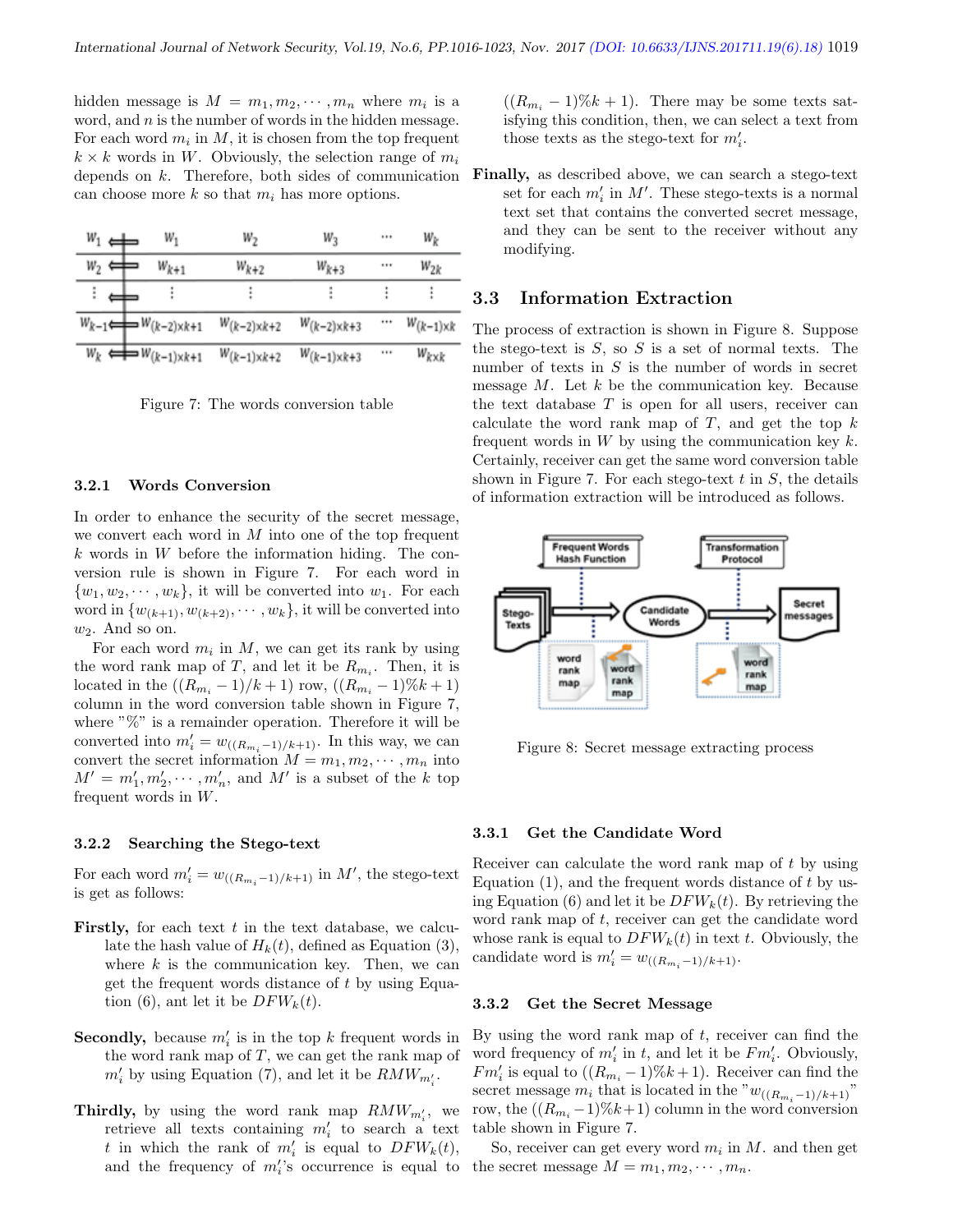### 4 Discussion

### 4.1 An Example

In order to clearly explain the above coverless text information hiding process, we illustrate it by a simple example. We have constructed a text database which can be expanded constantly, and it is open for all users. Suppose the communication key is 30 and the secret information M is "mutual visit". It is worth mentioning that, however, M is a subset of the top 900 frequent words in the text database. Both sides of communication may choose larger  $k$ , so that words of  $M$  have more options. The operating procedure of information hiding is introduced as follows:

Firstly, sender computes the rank map of the text database and ones of each text in it. Because the communication key is 30, sender can obtain the top 30 frequent words set  $W_{top30}$  =  $\{w_i|i = 1, 2, \cdots, 30\}$ , and the  $W_{top30}$  is:  $\{the,$ and, of, to, in, a, on, for, that, said, is, China, with,  $as, by, at, it, will, he, form, has, was, s,$ be, have, are, an, Chinese, its, his}.

So, sender can get the word conversion table shown in Figure 9. By retrieving the word rank map of text database, sender finds the rank of "mutual" is 605, and the rank of "visit" is 183. According to the word conversion table shown in Figure 9, therefore, "mutual" is located in 21st row, 5th column, and "visit" is located in 7th row, 3rd column. Hence, "mutual" will be converted into "has", and "visit" will be converted into "on".

| the $\leftarrow$ | $W_1$                      | w <sub>2</sub> | W3        | <br>$w_{30}$  |
|------------------|----------------------------|----------------|-----------|---------------|
| and ‹            | $W_{31}$                   | $W_{32}$       | $W_{33}$  | <br>$W_{60}$  |
| ፧                | ።                          |                |           | Ξ             |
| its              | $W_{841}$                  | $w_{842}$      | $W_{843}$ | <br>$W_{870}$ |
|                  | his $\leftarrow$ $w_{871}$ | $W_{872}$      | $W_{873}$ | <br>$W_{900}$ |

Figure 9: The word conversion table when key is 30

Secondly, sender calculates the word rank map of "has" and ones of "on". By retrieving the two word rank maps, sender can find a text named "25reuters-golfryder-usa-north.txt", and let it be  $t_1$ , and a text named "155\_Chinese\_loggers'\_release\_not\_victory\_of diplomacy.txt", and let it be  $t_2$ . Their word rank maps are shown in Figure 10 and Figure 11. From Figure 10, we learn that the rank of "has" is 24 and its frequency is 5 in text  $t_1$  whose frequent words distance is 24, and the frequent words are  ${the, a, and, of, in, on, at, to, with, has, was,}$ is, that, as, his, for, be, an, it, by, will, he, s, have in it. From Figure 11, we learn that the rank of "on" is 25 and its frequency is 3 in text  $t_2$ whose frequent words distance is 25, and the frequent words are  ${the, and, of, to, in, a, on, for,}$ that, is, China, with, as, by, it, will, he, from, has, be, have, are, an, Chinese, its \ in it.

| 20mohercrash ruder use north lot - Notepad<br>File Edit Format View Hills |                  |                   |  |  |
|---------------------------------------------------------------------------|------------------|-------------------|--|--|
| rank                                                                      | :word<br>t       | frequency:        |  |  |
| 12345678910                                                               | the<br>٠         | 26<br>٠           |  |  |
|                                                                           | a                | i<br>23           |  |  |
|                                                                           | and<br>÷         | 16                |  |  |
|                                                                           | he "             | <br>۱S            |  |  |
|                                                                           | he               | 14                |  |  |
|                                                                           | of               | 13<br>٠           |  |  |
|                                                                           | appearances:     | 11<br>÷           |  |  |
|                                                                           | ín               | 11                |  |  |
|                                                                           | previous         | ٠<br>11<br>I      |  |  |
|                                                                           | on               |                   |  |  |
| 11                                                                        | ü<br>ı<br>аt     |                   |  |  |
| 12                                                                        | ÷<br>to          |                   |  |  |
| 13                                                                        | with             |                   |  |  |
| 14                                                                        | cup              |                   |  |  |
| īś                                                                        | ï<br>×<br>ryder  |                   |  |  |
| 16                                                                        | ٠<br>2014        |                   |  |  |
| 17                                                                        | really           |                   |  |  |
| 18                                                                        | ٠<br>u.          |                   |  |  |
| 19                                                                        | guy<br>÷<br>٠    |                   |  |  |
|                                                                           | great<br>٠       |                   |  |  |
| 20                                                                        |                  |                   |  |  |
| 21                                                                        | played<br>ü<br>× |                   |  |  |
| 22                                                                        | can<br>÷         |                   |  |  |
| 23                                                                        | we 11            | 9998アアアア666665555 |  |  |
| 24                                                                        | has              |                   |  |  |
| 25                                                                        | t<br>team        |                   |  |  |
| 26                                                                        | ×<br>was<br>٠    |                   |  |  |
| 27                                                                        | 2010<br>٠<br>÷   |                   |  |  |
|                                                                           |                  |                   |  |  |

Figure 10: The word rank map of a stego-text

**Finally,** sender sends the two texts  $t_1$ ,  $t_2$  as the stegotexts to the receiver.

|                 | 115 Chinese higgers' release not victory of diplomacy lot - Notepad |        |                                       |
|-----------------|---------------------------------------------------------------------|--------|---------------------------------------|
|                 | Format<br>3 Auto<br>View -                                          |        |                                       |
| rank            | :word                                                               | ı      | frequency:                            |
|                 | the                                                                 | ٠      | 26<br>÷                               |
|                 | of                                                                  | I      | Ì<br>18                               |
|                 | chinese                                                             |        | īš<br>ž                               |
|                 | myanmar                                                             |        | 12<br>÷                               |
|                 | i'n                                                                 |        | 11<br>B<br>ī                          |
|                 | should                                                              |        | 10<br>ē                               |
|                 | they                                                                | I      | 10<br>I                               |
|                 | and                                                                 |        |                                       |
| ユスミチラモア89       | to                                                                  |        | $\ddot{\phantom{a}}$                  |
| 10              | a                                                                   | I      |                                       |
| 11              | not                                                                 |        |                                       |
| 12              | were                                                                |        |                                       |
| 13              | be                                                                  |        |                                       |
| 14              | are                                                                 |        |                                       |
| 15              | for                                                                 |        |                                       |
| 16              | 155                                                                 |        |                                       |
| 17              | as                                                                  |        | ::::                                  |
| 18              | these                                                               |        |                                       |
| 19              | have                                                                |        |                                       |
| 20              | released                                                            |        | $\ddot{ }$                            |
| 21              | by                                                                  |        | t                                     |
| 22              |                                                                     |        |                                       |
| 23              | sentenced                                                           |        | $\ddot{\phantom{a}}$<br>ü             |
| 24              | we                                                                  |        |                                       |
| $\frac{25}{26}$ | on                                                                  |        | $\ddot{ }$                            |
|                 | loggers                                                             |        | s<br>ü                                |
|                 | is                                                                  |        |                                       |
| 28              | has                                                                 |        | $\ddot{\phantom{a}}$                  |
| 29              | that                                                                |        |                                       |
| 30              | illegal                                                             | ٠<br>٠ | 9887776655554444433333<br>ï<br>٠<br>٠ |

Figure 11: The word rank map of a stego-text

Because the text database is open to all users, receiver can calculate its word rank map, the top 30 frequent words and the word conversion table shown in Figure 9 by using the communication key  $k = 30$ . Then, he (or she) calculates the frequent words distance of  $t_1$  and ones of  $t_2$ , and finds that they are 24 and 25. So, receiver retrieves the word rank maps of  $t_1$  and  $t_2$ , and gets the candidate words "has" and "on" whose ranks are 24 and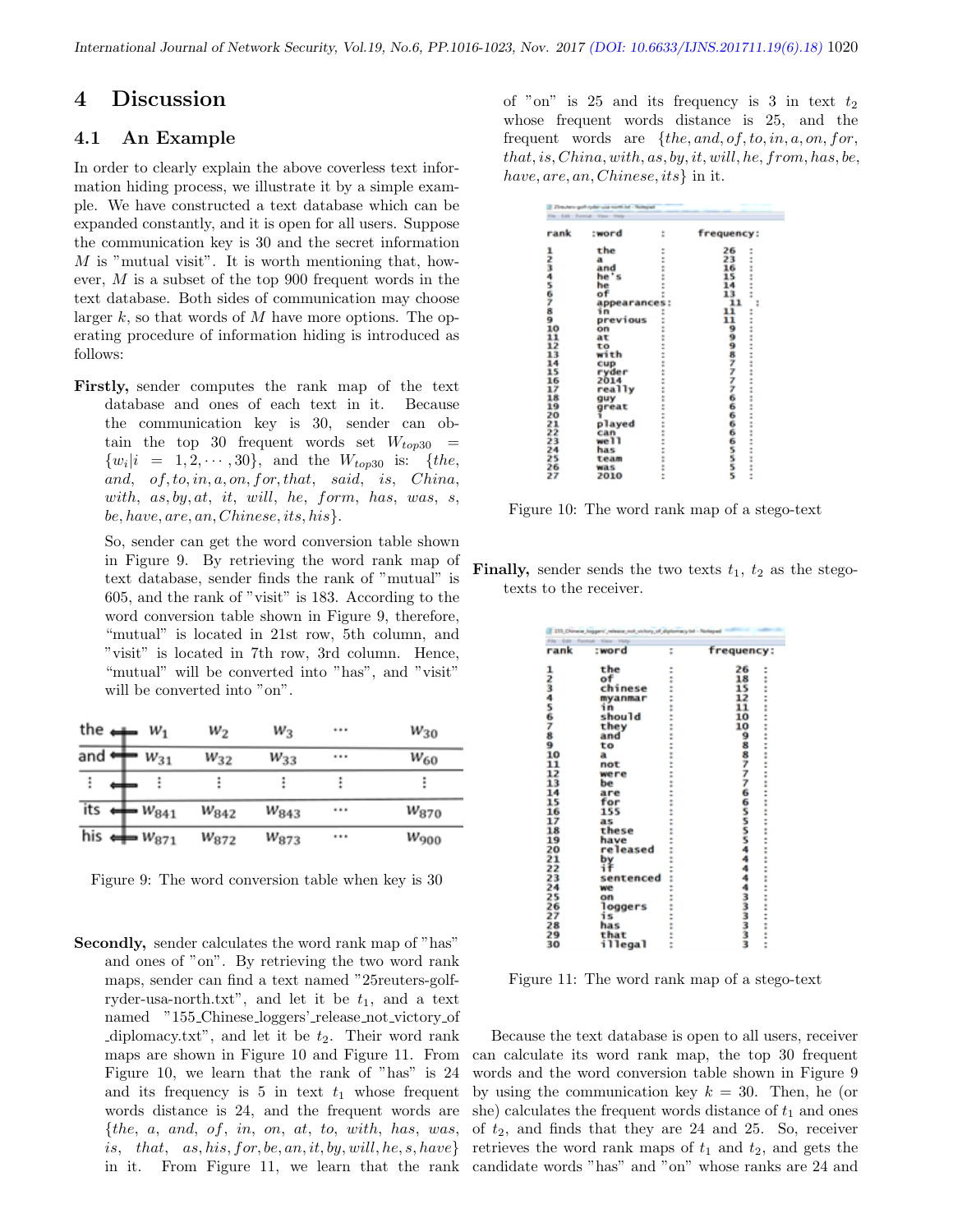25. From the word rank map of the stego-texts, he (or she ) also learns that the candidate words' frequency are 5 and 3. Finally, receiver gets the secret message "mutual" located in "has" row, 5th column in the word conversion table shown in Figure 9, and "visit" located in "on" row, 3rd column. Hence, receiver successfully extract the secret message "mutual visit" from the stego-texts.

### 4.2 Security Analysis

Steganalysis is usually performed through the use of irrelevance between the embedded information and the carriers. Attackers often make steganalysis by analyzing the difference of their statistical distributions [19]. In our proposed hiding method, however, the carriers are normal pure text and the secret information is not been embedded in the carriers. The carriers can be sent to receiver without any modification. So the information hiding does not change the probability distribution of the carriers. According to the definition of the security of an information hiding system in [4], the proposed information hiding method is theoretically safe. At the same time, the proposed approach is also followed the Kerckhoffs Principle [8] in cryptography, and detail of information hiding is open. If he does not know the communication key, the attacker cannot gain any information about the hidden information [14]. Therefore, the proposed method could resist almost all kinds of current steganalysis method.

### 4.3 The Importance of Big Data

However, it is worth mentioning that, in order to enhance security, there are two works must be done: one is to change periodically the communication key to ensure that the secret message may be converted into different subsets of the top frequent words in the text database. The second is to establish a large text database (text big data) to increase the probability of the frequent words distance is equal to the rank of a word in a text, and so there are more choices of the stego-texts [23]. For example, in the chose text database, for the word "China", there are 3258 texts in which it appears, and their frequent words distance are shown in Figure 12. From the Figure 12, we learn that these values are not evenly distributed. There are 37 texts whose frequent words distance is 12, and there is only one text in which the rank of "China" is 12. Therefore, the text big data is necessary to ensure the smoothly implement of the proposed method.

Because the text big data is an important guarantee of the smooth implementation of the proposed method, some files should reside in the memory buffer when the big data is handling. We firstly calculate the word rank map of each text in the text big data, then the word rank map of the text database, and finally the ones of each word of the vocabulary, so the computing cost is expensive especially when computing the word rank map of the text database. In order to reduce the complexity, we will use the "inverted index" for storage optimization.



Figure 12: The distribution of frequent words distances of texts containing "China"

Because the location lab is simply designed, the capacity of the proposed method is one word per text. In order to increase the capacity of information hiding, we will design better lab location methods in the future.

### 5 Conclusion

This paper presented a coverless text information hiding method based on the frequent words hash. By using the words rank map and the frequent words hash, normal texts containing the secret information could be retrieved from the text database, and will be sent to the receiver without any modification. Because there is no embedding, the information hiding does not change the probability distribution of the covers. Therefore, the proposed method is theoretically safe, and could be able to escape from almost all state-of-the-art steganalysis methods.

# Acknowledgments

This work is supported by National Natural Science Foundation of China (61304208), Open Fund of Demonstration Base of Internet Application Innovative Open Platform of Department of Education (KJRP1402), Open Fund of China-USA Computer Science Research Center (KJR16239), Open Fund of China-USA Computer Science Research Center (KJR16239), Hunan Province Science And Technology Plan Project Fund (2012GK3120), Scientific Research Fund of Hunan Province Education Department (13CY003, 14B106), Changsha City Science and Technology Plan Program (K1501013-11), Hunan Normal University University-Industry Cooperation Fund, and Youth Scientific Research Foundation of Central South University of Forestry & Technology (QJ2012009A)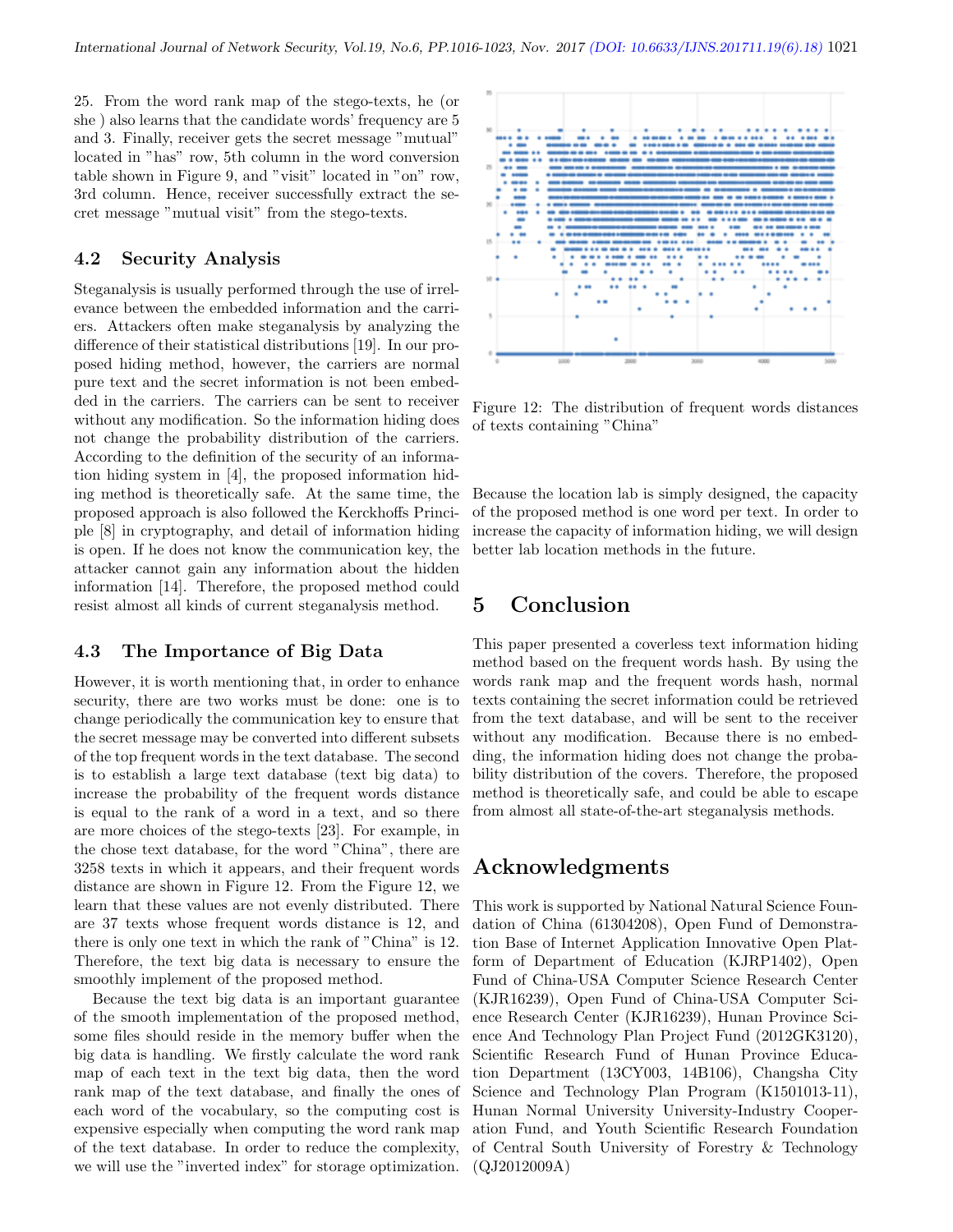## References

- [1] E. O. Blass, T. Mayberry, G. Noubir, and K. Onarlioglu, "Toward robust hidden volumes using writeonly oblivious RAM," in ACM SIGSAC Conference on Computer and Communications Security  $(CCS'14)$ , pp. 203–214, Scottsdale, USA, 2014.
- [2] S. Bo, Z. Hu, L. Wu, and H. Zhou, Steganography of Telecommunication Information, Beijing: National Defense University Press, 2005.
- [3] J. T. Brassil, S. H. Low, and N. F. Maxemchuk, "Copyright protection for the electronic distribution of text documents," Proceedings of the IEEE, vol. 87, no. 7, pp. 1181–1196, 1999.
- [4] C. Cachin, "An information-theoretic model for steganography," in The Second Workshop on Information Hiding, pp. 306–318, Oregon, USA, 1998.
- [5] X. Chen, S. Chen, and Y. Wu, "Coverless information hiding method based on the chinese character encoding," Journal of Internet Technology, vol. 18, no. 2, pp. 91–98, 2017.
- [6] X. Chen, H. Sun, Y. Tobe, Z. Zhou, and X. Sun, "Coverless information hiding method based on the chinese mathematical express," in The First International Conference on Cloud Computing and Security (ICCCS'15), pp. 133–143, Nanjing, China, 2015.
- [7] L. Huang, L. Tseng, and M. Hwang, "The study on data hiding in medical images," International Journal of Network Security, vol. 14, no. 6, pp. 301–309, 2012.
- [8] S. Katzenbeisser, F. Petitcolas, Information Hiding Techniques for Steganography and Digital Watermarking, Artech House Publishers, 2000.
- [9] T. Y. Liu, W. H. Tsai, "A new steganographic method for data hiding in microsoft word documents by a change tracking technique," IEEE Transactions on Information Forensics and Security, vol. 2, no. 1, pp. 24–30, 2007.
- [10] S. H. Low, N. F. Maxemchuk, and J. T. Brassil, "Document marking and identification using both line and word shifting," in IEEE International Conference on Computer Communications (Infocom'95), pp. 853–860, Boston, USA, 1995.
- [11] S. H. Low, N. F. Maxemchuk, and A. M. Lapone, "Document identification for copyright protection using centroid detection," IEEE Transactions on Communications, vol. 46, no. 3, pp. 372–383, 1998.
- [12] T. Mayberry, E. O. Blass, and A. H. Chan, "Efficient private file retrieval by combining ORAM and PIR," in The Twentieth Annual Network  $\mathcal B$  Distributed System Security Symposium, pp. 1–11, San Diego, USA, 2013.
- [13] P. Meng, L. Huang, Z. Chen, W. Yang, and M. Yang, "Analysis and detection of translation based steganography," ACTA Electronica Sinica, vol. 38, no. 8, pp. 1748–1852, 2012.
- [14] F. A. Petitcolas, R. Anderson, and M. Kuhn, "Information hiding - A survey," Proceedings of the IEEE, vol. 87, no. 7, pp. 1062–1078, 1999.
- [15] L. Y. Por, T. F. Ang, and B. Delina, "WhiteSteg: A new scheme in information hiding using text steganography," WSEAS Transactions on Computers, vol. 7, no. 6, pp. 735–745, 2008.
- [16] S. Wang, C. Xiao, and Y. Lin, "A high bitrate information hiding algorithm for video in video," International Journal of Computer, Electrical, Automation, Control and Information Engineering, vol. 3, no. 11, pp. 2572–2577, 2009.
- [17] N. Wu, M. Hwang, "Data hiding: Current status and key issues," International Journal of Network Security, vol. 4, no. 1, pp. 1–9, Jan. 2007.
- [18] Z. Xia, X. Wang, X. Sun, Q. Liu, and N. Xiong, "Steganalysis of LSB matching using differences between nonadjacent pixels," *Multimedia Tools and Applica*tions, vol. 75, no. 4, pp. 1947–1962, 2016.
- [19] Z. Xia, X. Wang, X. Sun, and B. Wang, "Steganalysis of least significant bit matching using multi-order differences," Security and Communication Networks, vol. 7, no. 8, pp. 1283–1291, 2014.
- [20] Z. Xia, X. Wang, L. Zhang, Z. Qin, X. Sun, and K. Ren, "A privacy-preserving and copy-deterrence content-based image retrieval scheme in cloud computing," IEEE Transactions on Information Forensics and Security, vol. 11, no. 11, pp. 2594–2608, 2016.
- [21] C. Yuan, X. Sun, and R. Lv, "Fingerprint liveness detection based on multi-scale LPQ and PCA," China Communications, vol. 13, no. 7, pp. 60–65, 2016.
- [22] C. Yuan, Z. Xia, and X. Sun, "Coverless image steganography based on SIFT and BOF," Journal of Internet Technology, vol. 18, no. 2, pp. 209–216, 2017.
- [23] J. Zhang, J. Shen, L. Wang, and H. Lin, "Coverless text information hiding method based on the word rank map," in The Second International Conference on Cloud Computing and Security (ICCCS'16), pp. 145–155, Nanjing, China, 2016.
- [24] Z. Zhou, H. Sun, R. Harit, X. Chen, and X. Sun, "Coverless image steganography without embedding," in The First International Conference on Cloud Computing and Security (ICCCS'15), pp. 123– 132, Nanjing, China, 2015.
- [25] Z. Zhou, Y. Wang, Q.M. Jonathan Wu, C. Yang, and X. Sun, "Effective and efficient global context verification for image copy detection," IEEE Transactions on Information Forensics and Security, vol. 12, no. 1, pp. 48–63, 2017.

# Biography

Jianjun Zhang works as an associate professor in Hunan Normal University, China, and is currently working towards the PhD degree in computer science and technology at the College of Computer Science and Electronic Engineering, in Hunan University, China. His research interests include network and information